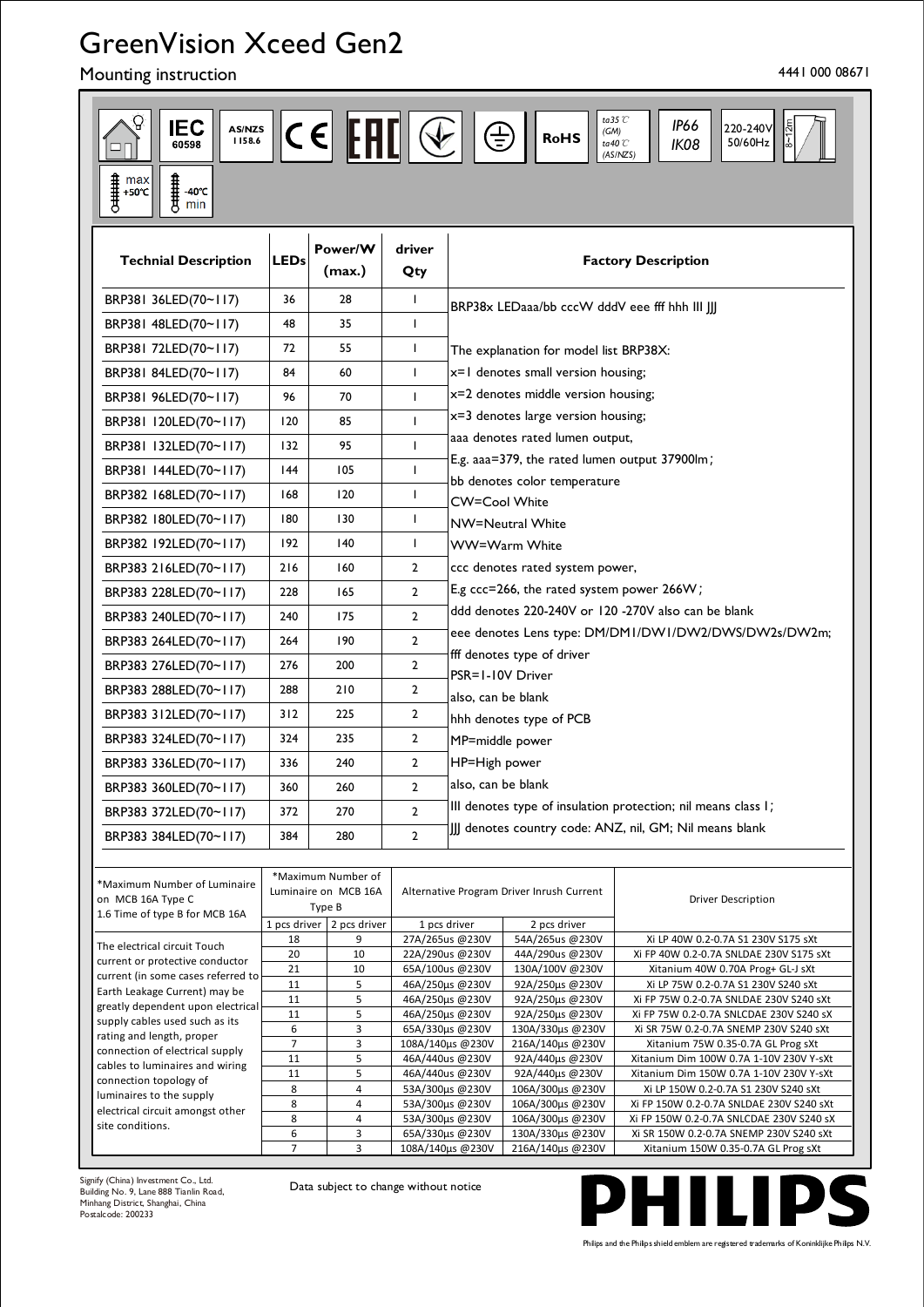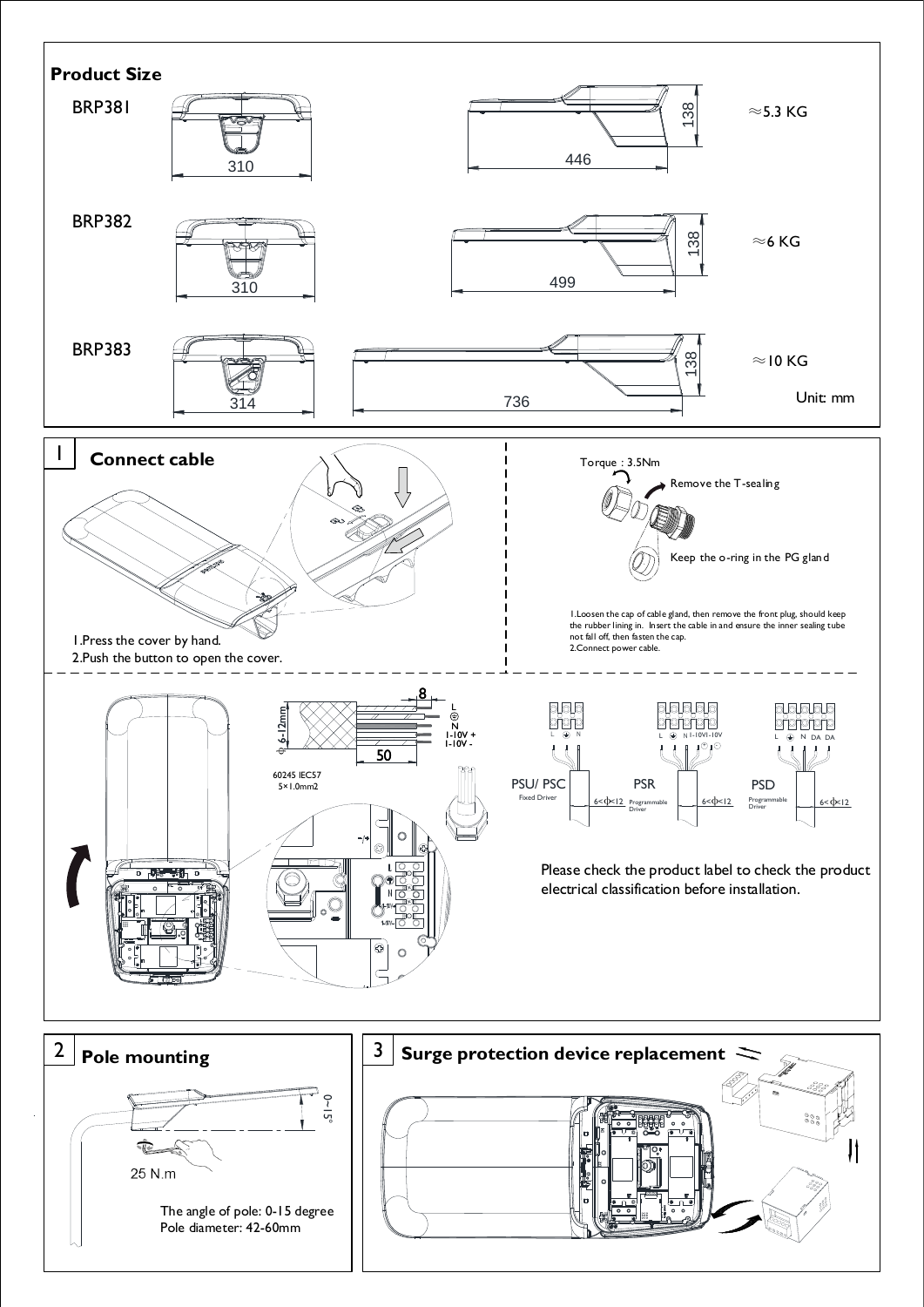# Warning

# I. The luminaire shall be installed by a qualified electrican and wired in accordance with the latest IEEE electrical regulations or the national requirements.

EN

- 2. Turn power off before inspection, installation or removal.
- 3. The light source of this luminaire is not replaceable; when the light source reaches its end of life the whole luminaire shall be -replaced.
- 4. Refer to technical datasheet for additional electrical properties to ensure safe installation.
- 5. Luminaire installed must not be in contact with combustible materials.
- 6. Ensure power supply cables (L-N / L-N-E) are connected correctly before switching on.

# Maintenance

I. Ensure power supply is switched off before attempting any maintenance work.

- 2. Periodic cleaning of the luminaire optical lens cover will ensure maximum optical efficiency.
- 3. Luminaire optical lens cover shall be cleaned with clean water and non-abrasive soap, cleaner or detergent solution.

## Caution

The Luminaire must be used within the applicable product specifications, installation instructions and environmental conditions for storage operations according to application guidelines provided by Signify for product Warranty to be valid.

# **VN**

#### Lưu ý

Tắt nguồn điện trước khi kiểm tra, lắp đặt hay tháo rời Bộ đèn cần được lắp đặt theo hướng dẫn bởi thợ điện lành nghề Vui lòng xem các thông số kỹ thuật về điện để đảm bảo lắp đặt an toàn Sản phẩm phải do kỹ thuật viên lành nghề lắp đặt & đấu nối dây theo tiêu chuẩn điện mới nhất của IEE hoặc theo qui định của nước sở tại Không được lắp bộ đèn trên bề mặt sử dụng vật liệu dễ cháy thông thường Tránh để vị trí cáp nguồn gần các linh kiện có nhiệt độ cao

Đảm bảo nối dây đúng để duy trì phân cực

Signify B.V. sản xuất tất cả bộ điều khiển sử dụng trong bộ đèn này

Bộ đèn này được thiết kế cho ứng dụng chiếu sáng ngoài trời

### Bảo trì

Đảm bảo tắt nguồn điện trước khi bảo trì

- Lau chùi định kỳ mặt ngoài của kính đèn để đảm bảo quang hiệu tối đa
- Mặt kính cần được lau chùi bằng nước sạch và các loại xà phòng hay dung dịch tẩy rửa không ăn mòn

#### Chú ý

Vui lòng đảm bảo rằng các hướng dẫn lắp đặt và điều kiện môi trường lưu trữ và hoạt động được lưu giữ để đảm bảo tính hợp lệ của sản phẩm khi cần bảo hành.

# **TH**

# คำเตื้อน

ปิดสวิตท์ไฟก่อนเปลี่ยนแอลอีดีหรือชุดควบคุม โคมไฟควรให้ผ้มีความร้ในการต่อสายไฟอย่างปลอดภัยดำเนินการติดตั้ง โปรดอ่านวิธีการติดตั้งและรายละเอียดทางไฟฟ้าก่อนติดตั้งเพื่อความปลอดภัย โคมไฟควรให้ผู้มีความรู้ในการต่อสายไฟอย่างปลอดภัยดำเนินการติดตั้ง โคมไฟควรให้ผู้ผลิตหรือผู้มีความรู้ในการเปลี่ยนอุปกรณ์อย่างปลอดภัยดำเนินการติดตั้ง ไม่ควรติดตั้งโคมไฟกับวัสดุที่เป็นเชื้อเพลิง ไม่ควรติดตั้งโคมไฟใกล้แหล่งกำเนิดความร้อน ิตรวจสอบการเชื่อมต่อสาย โคมไฟออกแบบมาใช้งานภายนอกอาคาร

# การซ่อมบำรุง

้ ปิดสวิตท์ไฟก่อนเปลี่ยนแอลอีดีหรือชดควบคม ิ ควรทำความสะอาดเลนส์เพื่อให้แสงสว่างได้เต็มประสิทธิภาพ ไม่คารให้สารทำละลายทำความสะอาคเล่มส์

# คำเดือน

โปรดทำตามคำแนะนำในการติดตั้งและสภาพแวดล้อมที่กำหนดเพื่อให้ผลิตภัณฑ์ใช้งานได้ถูกต้อง

 $ID$ 

## Perhatian

- 1. Luminer harus diinstal oleh teknisi listrik yang terkualifikasi sesuai dengan regulasi kelistrikan IEE terbaru atau standar nasional
- 2. Matikan sebelum inspeksi, pemasangan atau pemindahan
- 3. Sumber cahava dari luminer ini tidak dapat diganti: saat sumber cahava mencapai masa akhir. luminer secara keseluruhan harus diganti
- 4. Mohon merujuk pada lembar data teknis untuk tambahan fituk elektrik yang dibutuhkan untuk memastikan keamanan pemasangan
- 5. Luminer yang dipasang tidak boleh memiliki kontak dengan material yang mudah terbakar/ panas
- 6. Pastikan suplai kabel (L-N/L-N-E) terpasang dengan benar sebelum menyalakan perangkat.

# Perawatan

1 Pastikan sunlai listrik mati sehelum melakukan nerawatan

2. Perawatan secara berkala pada penutup lensa optikal akan memastikan efisiensi optikal yang ontimal

3. Penutup lensa optikal harus dibersihkan dengan air bersih dan sabun atau pembersih non-abrasif.

# Perhatian

Luminer harus dipasang sesuai dengan spesifikasi produk, instruksi pemasangan dan kondisi lingkungan untuk penyimpanan & operasional sesuai dengan petunjuk dari Signify Indonesia agar garansi produk dapat berlaku.

## نه صبل الأسلاك

AR

قد دانقاف تشغيل الطاقة قبل الفحص أو التزكيب أو الفصل . يجب تركيب الفانوس من قبل فني مؤهل يتبع التعليمات الموضحة يرجى قراءة ورقة البيانات التقنية لمعرفة المواصفات الكهربائية للتأكد من التركيب الأمن يجب أن يكون كل من التركيب و التوصيل متوافقا مع أنظمة JEEE و المواصفات المحلية يجب تغيير مصدر عدم تركيب أو وضع الفانوس بالقرب .<br>من مواد قابلة للاشتعال الإضاءة فقط عن طريق الجهة المصنعة أو مقدم خدمات مؤهل. ي<br>عدم تمديد كابل الطاقة بالقرب من مواد ذات حرارة عالية<br>لتأكيد القطبية الصحيحة تأكد من توصيل الأسلاك بشكل صحيح هذا الفانوس مصنع للاستخدام الخارجي

### الصيانة

.<br>تأكد من فصل الطاقة قبل إتمام عملية الصيانة .<br>استمر ار تنظیف الناشر یؤکد الحصول علی اصاءة شدیدة ر<br>يجب تنظيف غطاء الناشر بالماء و صابون ناعم أو محلول مطهر

# احذر

فضلا تأكد من ملاءمة تعليمات التركيب و ظروف البيئة للتخزين و التشغيل لاستمر ار ضمان المنتج